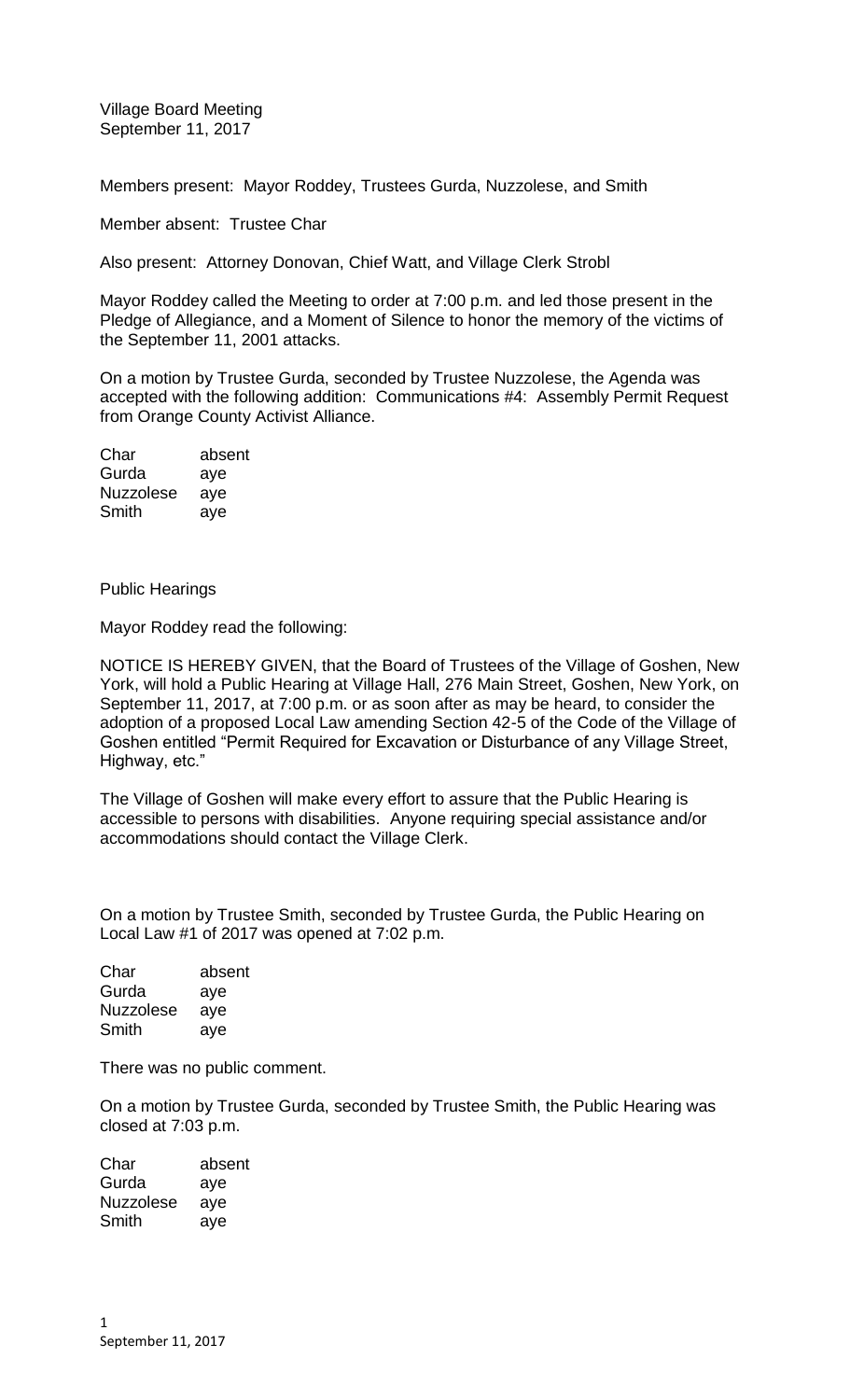Mayor Roddey read the following:

NOTICE IS HEREBY GIVEN, that the Board of Trustees of the Village of Goshen, New York, will hold a Public Hearing at Village Hall, 276 Main Street, Goshen, New York, on September 11, 2017, at 7:00 p.m. or as soon after as may be heard, to consider the adoption of a proposed Local Law amending Article IV of Chapter 42 of the Code of the Village of Goshen entitled "Excavations".

The Village of Goshen will make every effort to assure that the Public Hearing is accessible to persons with disabilities. Anyone requiring special assistance and/or accommodations should contact the Village Clerk.

On a motion by Trustee Nuzzolese, seconded by Trustee Gurda, the Public Hearing on Local Law #2 of 2017 was opened at 7:04 p.m.

| Char             | absent |
|------------------|--------|
| Gurda            | aye    |
| <b>Nuzzolese</b> | aye    |
| Smith            | aye    |

There was no public comment.

On a motion by Trustee Gurda, seconded by Trustee Nuzzolese, the Public Hearing on Local Law #2 of 2017 was closed at 7:04 p.m.

| Char             | absent |
|------------------|--------|
| Gurda            | aye    |
| <b>Nuzzolese</b> | aye    |
| Smith            | aye    |

Mayor Roddey read the following:

NOTICE IS HEREBY GIVEN, that the Board of Trustees of the Village of Goshen, New York, will hold a Public Hearing at Village Hall, 276 Main Street, Goshen, New York, on September 11, 2017, at 7:00 p.m. or as soon after as may be heard, to consider the adoption of proposed Local Law #3 of 2017: A Local Law to amend Section 58-202 entitled "Penalty for Failure to Allow Access to Premises to Install a New Water Meter."

The Village of Goshen will make every effort to assure that the Public Hearing is accessible to persons with disabilities. Anyone requiring special assistance and/or accommodations should contact the Village Clerk.

On a motion by Trustee Nuzzolese, seconded by Trustee Gurda, the Public Hearing on Local Law #3 of 2017 was opened at 7:05 p.m.

| Char             | absent |
|------------------|--------|
| Gurda            | aye    |
| <b>Nuzzolese</b> | aye    |
| Smith            | aye    |

There was no public comment.

On a motion by Trustee Gurda, seconded by Trustee Nuzzolese, the Public Hearing was closed at 7:05 p.m.

| Char             | absent |
|------------------|--------|
| Gurda            | aye    |
| <b>Nuzzolese</b> | aye    |
| Smith            | aye    |
|                  |        |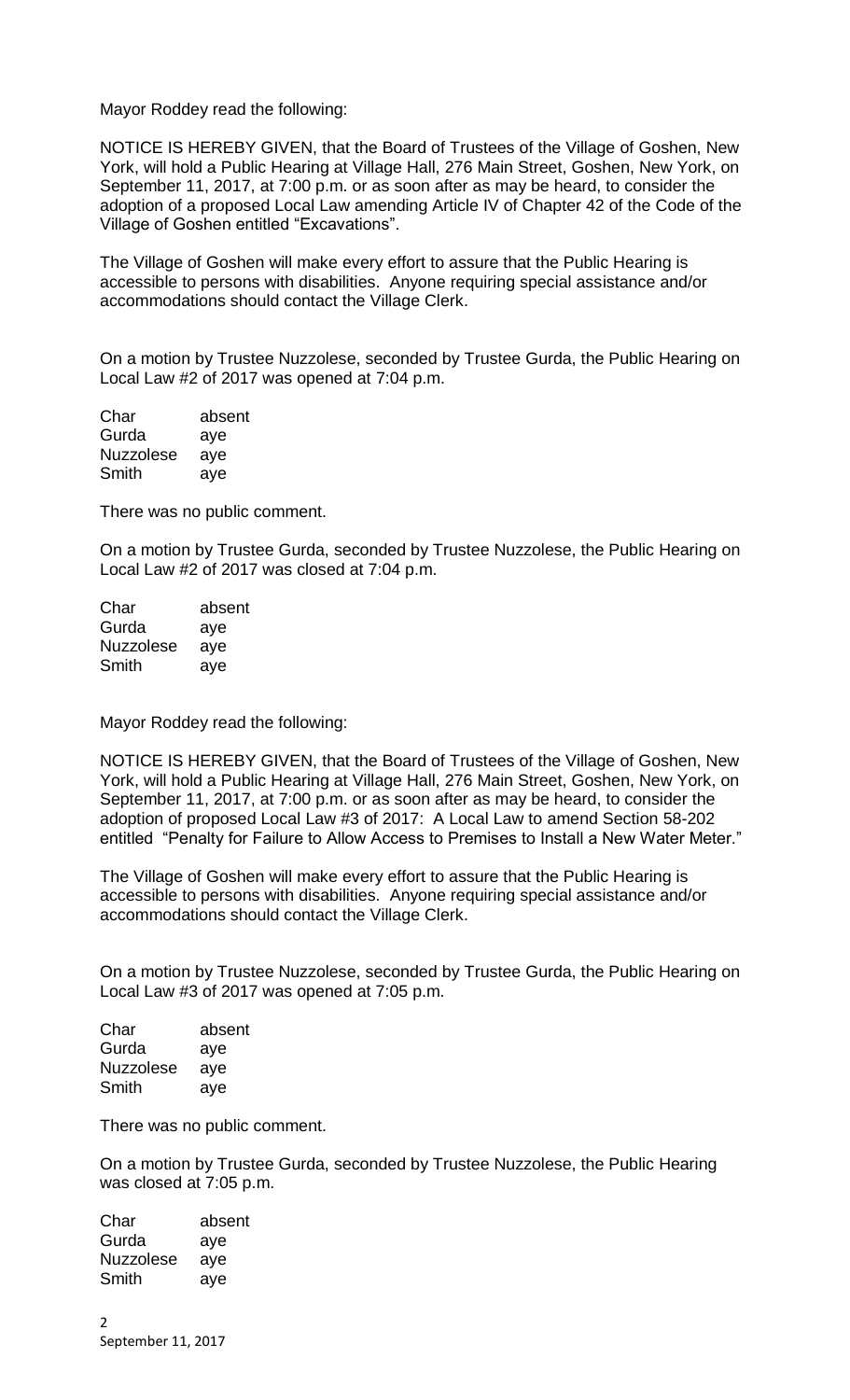On a motion by Trustee Gurda, seconded by Trustee Nuzzolese, the Minutes of the August 28, 2017 Village Board Meeting were accepted as submitted.

Char absent Gurda aye Nuzzolese aye Smith aye

**Communications** 

The Board reviewed a preliminary Engineering design fee budget for the Prospect Reservoir Water Filtration Plant Replacement project, submitted by James M. Farr, P.E.

The proposal includes a budget of \$90,000 for preparation of the preliminary engineering tasks, and \$10,000 for surveying costs by a sub-consultant.

On a motion by Trustee Gurda, seconded by Trustee Smith, the proposal for the Engineering design fee budget for the Prospect Reservoir Water Filtration Plant Replacement project was approved, at a cost not to exceed \$100,000.

| Char             | absent |
|------------------|--------|
| Gurda            | aye    |
| <b>Nuzzolese</b> | aye    |
| Smith            | aye    |

Mayor Roddey read the following letter from Steve Jones, President of the Goshen Historic Track, Inc.:

*On behalf of the Board of Directors and staff of Goshen Historic Track, we would like to express our deepest gratitude to you for recognizing the fire company. We all know that they are hardworking, dedicated and brave and we experienced this first hand when they showed up to battle the blaze on August 23rd. It was because of these selfless firefighters that more than 30 horses were saved and there was no loss of life. We will forever be grateful to them and we sincerely thank you for honoring them.*

*Although there was total devastation to the blacksmith shop and one of the historic stables, this National Historic Landmark is resilient, and the horses were back to business as usual, training on the track the following morning. Before demolition began, work crews were able to salvage some mementos.*

*Thank you again for all you did for the track and for honoring the fire company. Their heroic efforts have not gone unnoticed.*

The Board reviewed a request to hold the annual McNally Street/Crescent Drive block party on September 17, 2017, and to block off the usual section of the neighborhood.

On a motion by Trustee Smith, seconded by Trustee Nuzzolese, the request was approved.

Char absent Gurda aye Nuzzolese aye Smith aye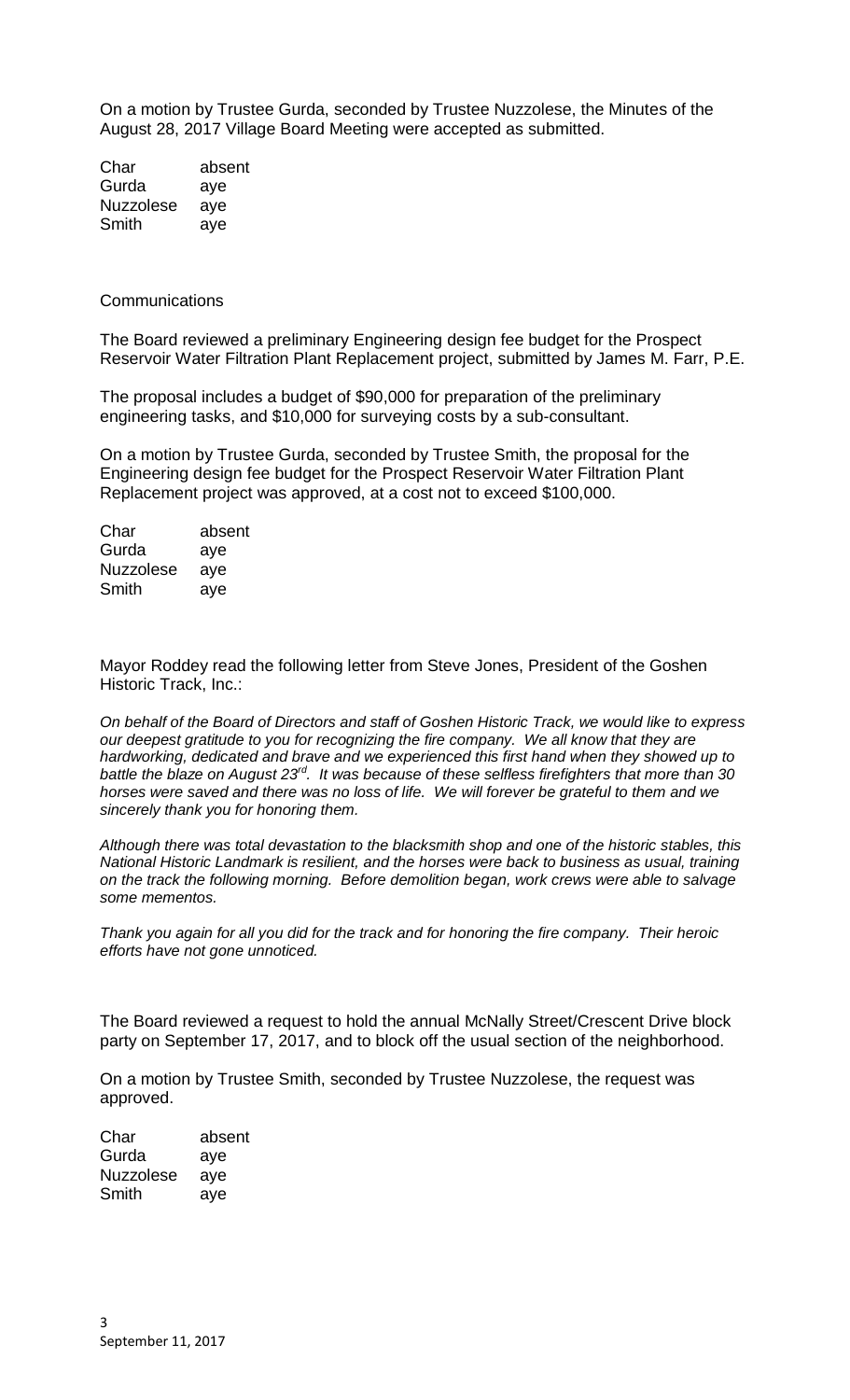The Board also reviewed a request for an assembly permit for a "Get Out The Vote" march on September  $17<sup>th</sup>$ . Chief Watt noted that he was waiting for a call back from the organizer prior to issuing the permit.

On a motion by Trustee Gurda, seconded by Trustee Nuzzolese, permission for the event was granted to the Orange County Activist Alliance, pending the receipt of further information.

| Char             | absent |
|------------------|--------|
| Gurda            | aye    |
| <b>Nuzzolese</b> | aye    |
| Smith            | aye    |

Trustee Nuzzolese moved the following, which was seconded by Trustee Gurda:

The Village Board of the Village of Goshen hereby authorizes the Advertisement for Bids for the "Prospect Reservoir Water Storage Tank #2", and sets the bid opening for Friday, November 3, 2017, at 2:00 p.m., at Village Hall, 276 Main Street, Goshen NY.

| Char             | absent |
|------------------|--------|
| Gurda            | aye    |
| <b>Nuzzolese</b> | aye    |
| Smith            | aye    |

On a motion by Trustee Gurda, seconded by Trustee Nuzzolese, Timothy J. Cox, having successfully completed the Wastewater Certification Examination for 2A Wastewater license, is hereby promoted to the position of Water/Sewer 2. In accordance with the current agreement between the Village of Goshen and the CSEA, Timothy J. Cox will be placed on Step Seven of the pay scale for Water/Sewer 2, with an annual salary of \$57,855.

This appointment shall become effective immediately.

| Char             | absent |
|------------------|--------|
| Gurda            | aye    |
| <b>Nuzzolese</b> | aye    |
| Smith            | ave    |

On a motion by Trustee Nuzzolese, seconded by Trustee Gurda, Manuel Orellana is hereby authorized to attend the NY Rural Water Association Water/Wastewater Laboratory Training Session, at the Ramada Inn in Fishkill NY, on September 14, 2017. The total cost of this training is \$100.00, and attendees will receive the mandated 5 hours of Laboratory training required by the NYS DOH for operator recertification.

| absent |
|--------|
| aye    |
| aye    |
| aye    |
|        |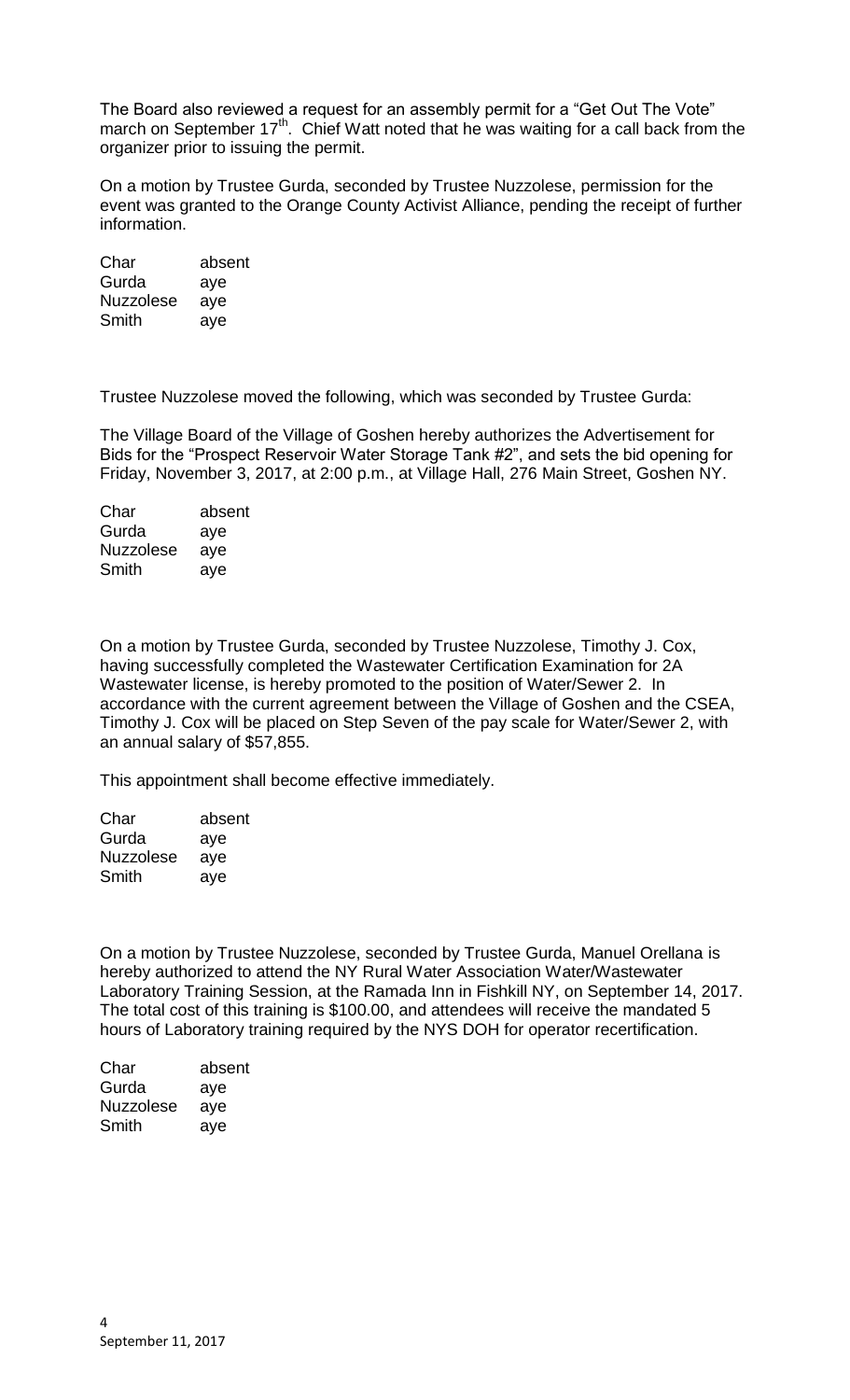On a motion by Trustee Smith, seconded by Trustee Nuzzolese, Robert Kozlowski is hereby appointed full time Police Officer for the Village of Goshen Police Department at an annual salary of \$64,606.00. This appointment is contingent upon satisfactory completion of the medical physical, pre-employment paper work, and psychological testing; and includes a maximum probationary period of 18 months.

| absent |
|--------|
| aye    |
| aye    |
| aye    |
|        |

On a motion by Trustee Gurda, seconded by Trustee Smith, the Village Board of the Village of Goshen, as lead agency, hereby issues a negative declaration pursuant to the applicable provisions of the State Environmental Quality Review Act, set forth at 6NYCRR Part 617 *et seq.,* in the action: adoption of Local Law #1 of 2017.

| Char             | absent |
|------------------|--------|
| Gurda            | aye    |
| <b>Nuzzolese</b> | aye    |
| Smith            | aye    |
|                  |        |

On a motion by Trustee Nuzzolese, seconded by Trustee Smith, the Board of Trustees of the Village of Goshen hereby adopts Local Law #1 of 2017, a Local Law amending Section 42-5 of the Code of the Village of Goshen entitled "Permit Required for Excavation or Disturbance of any Village Street, Highway, etc."

| Char             | absent |
|------------------|--------|
| Gurda            | aye    |
| <b>Nuzzolese</b> | aye    |
| Smith            | aye    |

On a motion by Trustee Gurda, seconded by Trustee Smith, the Village Board of the Village of Goshen, as lead agency, hereby issues a negative declaration pursuant to the applicable provisions of the State Environmental Quality Review Act, set forth at 6NYCRR Part 617 *et seq.,* in the action: adoption of Local Law #2 of 2017.

| Char             | absent |
|------------------|--------|
| Gurda            | aye    |
| <b>Nuzzolese</b> | aye    |
| Smith            | aye    |

On a motion by Trustee Smith, seconded by Trustee Gurda, the Board of Trustees of the Village of Goshen hereby adopts Local Law #2 of 2017, a Local Law amending Article IV of Chapter 42 of the Code of the Village of Goshen entitled "Excavations".

Char absent Gurda aye Nuzzolese aye Smith aye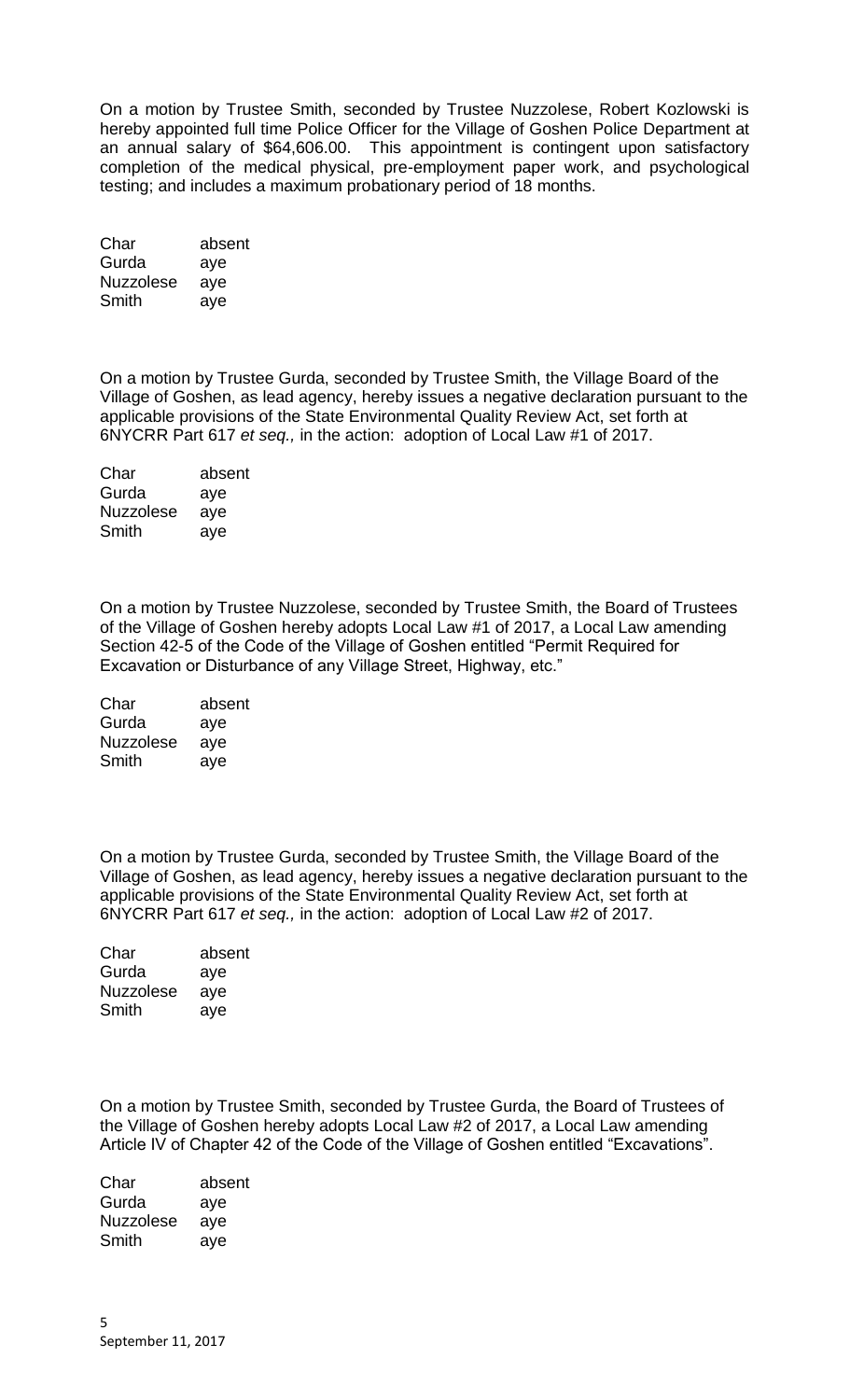On a motion by Trustee Gurda, seconded by Trustee Smith, the Village Board of the Village of Goshen, as lead agency, hereby issues a negative declaration pursuant to the applicable provisions of the State Environmental Quality Review Act, set forth at 6NYCRR Part 617 *et seq.,* in the action: adoption of Local Law #3 of 2017.

| Char             | absent |
|------------------|--------|
| Gurda            | aye    |
| <b>Nuzzolese</b> | aye    |
| Smith            | aye    |

On a motion by Trustee Gurda, seconded by Trustee Smith, the Board of Trustees of the Village of Goshen hereby adopts Local Law #3 of 2017, a Local Law amending Section 58-202 entitled "Penalty for Failure to Allow Access to Premises to Install a New Water Meter".

| Char             | absent |
|------------------|--------|
| Gurda            | aye    |
| <b>Nuzzolese</b> | aye    |
| Smith            | aye    |

On a motion by Trustee Nuzzolese, seconded by Trustee Gurda, the Board voted to enter into an Attorney/Client Session, at 7:15 p.m., to discuss a Water/Sewer Agreement with Merlin Entertainments Group.

| absent |
|--------|
| aye    |
| ave    |
| ave    |
|        |

On a motion by Trustee Gurda, seconded by Trustee Smith, the Attorney/Client Session concluded at 7:20 p.m.

| Char      | absent |
|-----------|--------|
| Gurda     | aye    |
| Nuzzolese | aye    |
| Smith     | ave    |

The following was moved by Trustee Smith, and seconded by Trustee Gurda:

**WHEREAS**, Merlin Entertainments Group US Holdings Inc. (hereinafter "Merlin") has heretofore made application to the Town of Goshen for site plan, subdivision and special permit approvals for a commercial recreational theme park and destination located in the Town of Goshen, County of Orange, State of New York on approximately 150 acres of a 521.95 acre site consisting of 15 total parcels for a project to be known as "LEGOLAND"; and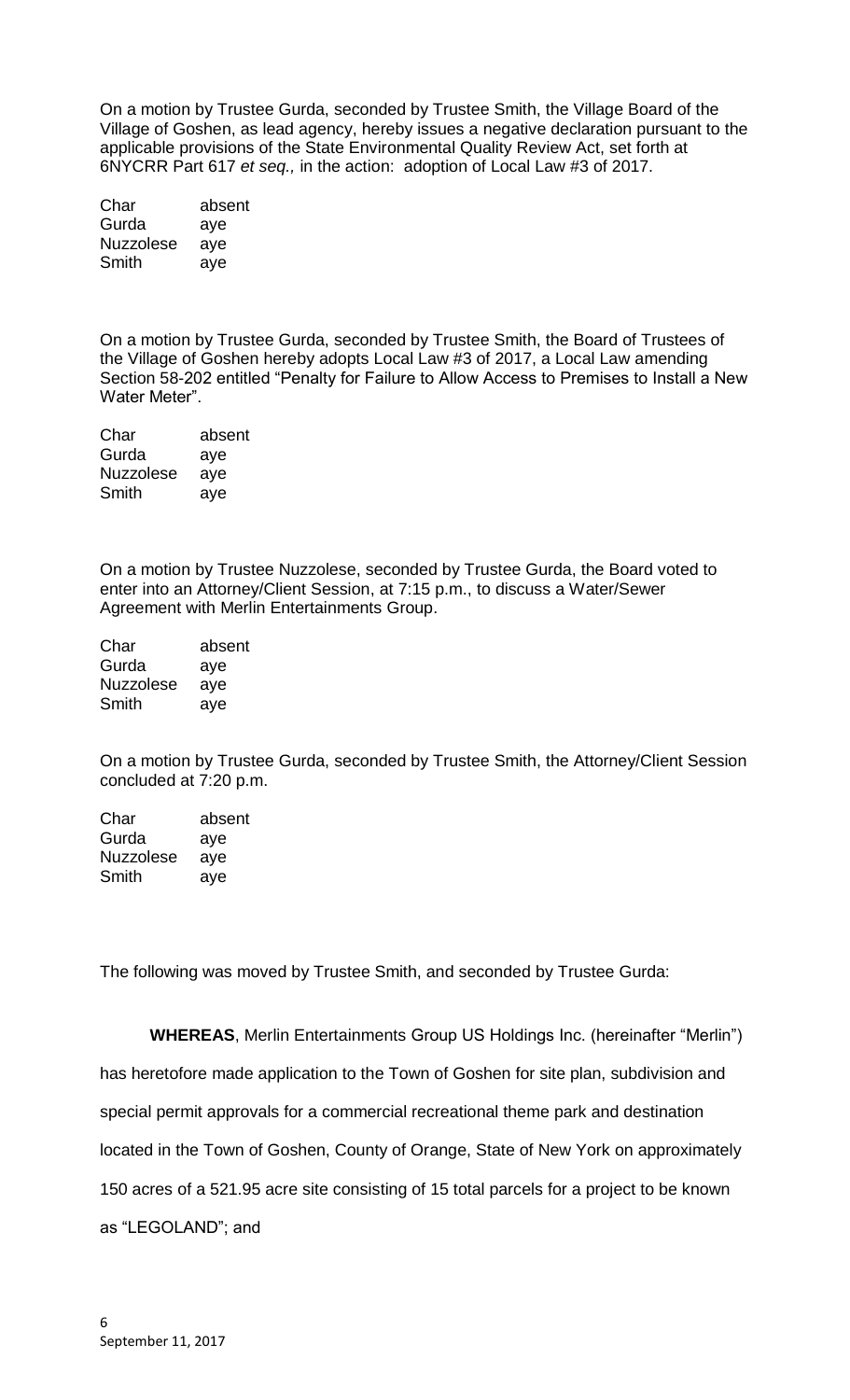**WHEREAS**, the Town of Goshen Planning Board has been designated as the Lead Agency pursuant to the *State Environmental Quality Review Act* ("SEQRA") and has heretofore conducted the necessary environmental review as required pursuant to Article VIII of the New York *Environmental Conservation Law* and the implementing regulations of 6 NYCRR Part 617 et. seq.; and

**WHEREAS**, the Village of Goshen, has, pursuant to a resolution duly adopted on August 8, 2016, agreed to provide both municipal water and sewer service to the LEGOLAND project; and

**WHEREAS**, the Village of Goshen is thus an involved agency, as that term is defined in the implementing regulations of 6 NYCRR Part 617 et. seq., for SEQRA review purposes; and

**WHEREAS**, the Town of Goshen Planning Board, as Lead Agency, did adopt, on August 18, 2017 a Lead Agency SEQRA Findings Statement, a copy of which is annexed hereto and made part hereof; and

**WHEREAS**, the Village of Goshen has received and reviewed said Findings Statement and hereby determines that it is appropriate and proper to adopt the terms, conditions, provisions and determinations made in and by said Findings Statement;

## **NOW, THEREFORE**, it is

**RESOLVED**, that the Village of Goshen hereby adopts the terms, conditions, provisions and determinations made in and by said SEQRA Findings Statement duly adopted by the Town of Goshen Planning Board on August 18, 2017.

Char absent Gurda aye Nuzzolese aye Smith aye

The following was moved by Trustee Nuzzolese, and seconded by Trustee Gurda:

**WHEREAS**, pursuant to a Resolution duly adopted by the Village Board of the Village of Goshen on August 8, 2016, the Village of Goshen did heretofore agree to provide municipal water and sewer service to Merlin Entertainments Group US Holdings Inc. (hereinafter referred to "Merlin") in connection with a certain project located in the Town of Goshen known as "LEGOLAND," subject to certain terms and conditions,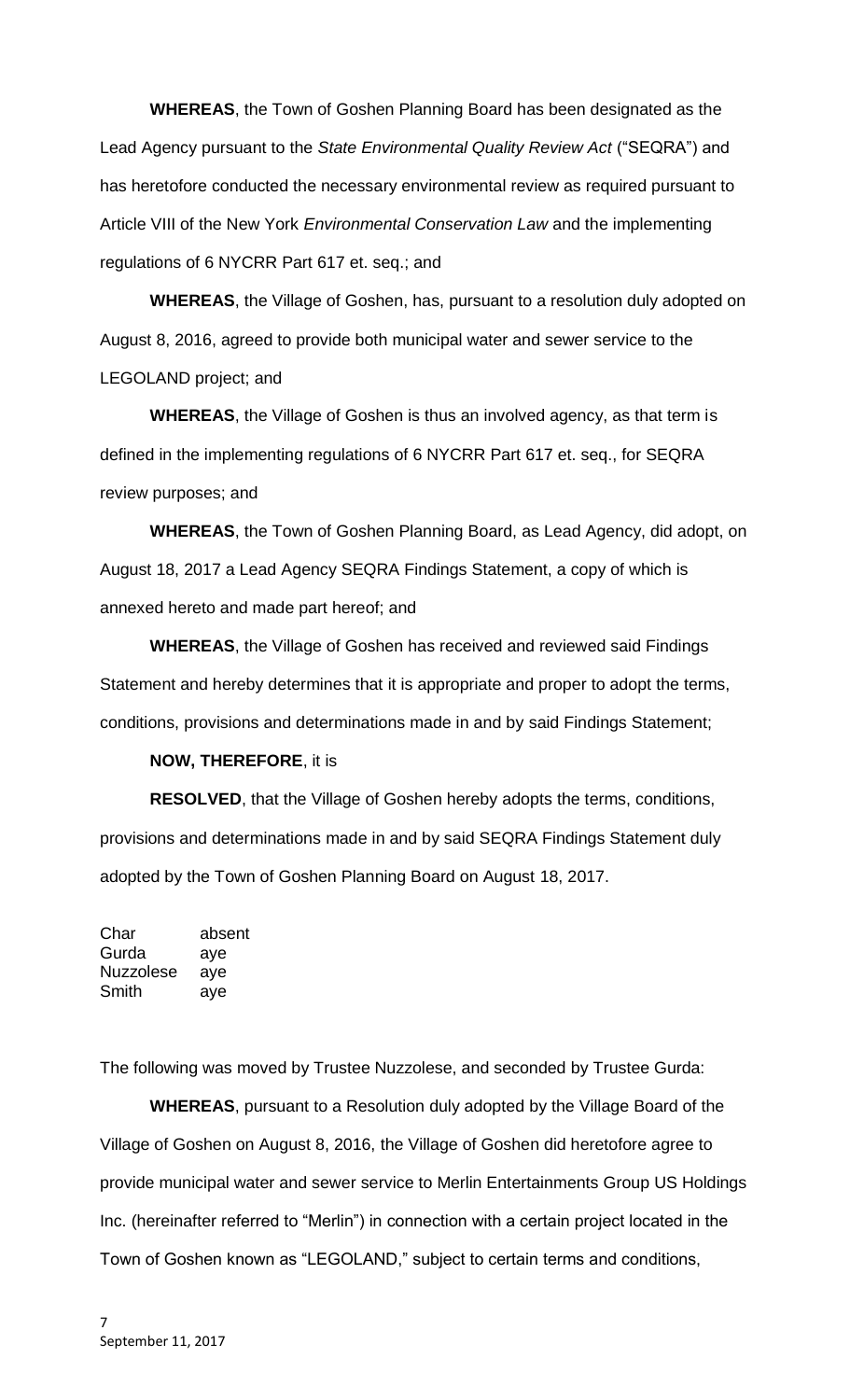including the completion of the coordinated SEQRA review for the LEGOLAND project; and

**WHEREAS**, the Town of Goshen Planning Board has heretofore acted as the Lead Agency in connection with the coordinated SEQRA review for the LEGOLAND project; and

**WHEREAS**, the Town of Goshen Planning Board did, on August 18, 2017, issue the required Finding Statement thereby concluding the SEQRA review; and

**WHEREAS**, the Village Board for the Village of Goshen, as an involved agency in connection with the LEGOLAND project has heretofore duly adopted the said Findings Statement issued by the Town of Goshen Planning Board on August 18, 2017; and

**WHEREAS**, the Village engineering consultants have heretofore issued written reports to the Village wherein and whereby they have confirmed that there is sufficient municipal water and sewer capacity to accommodate the projected needs of the LEGOLAND project and the needs of the Village of Goshen at full build out; and

**WHEREAS**, Merlin and the Village of Goshen have now negotiated an *Outside User Water and Sewer Service Agreement* a copy of which is annexed hereto and made a part hereof as Exhibit "A"; and

**WHEREAS,** the Village Board, after due consideration and deliberation, determines that it is in the overall public interest to enter into the *Outside User Water and Sewer Service Agreement* annexed hereto as the additional monetary consideration to be realized by the Village in connection with the provision of water and sewer service to the LEGOLAND project will result in an economic benefit to the existing Village water and sewer rate payers;